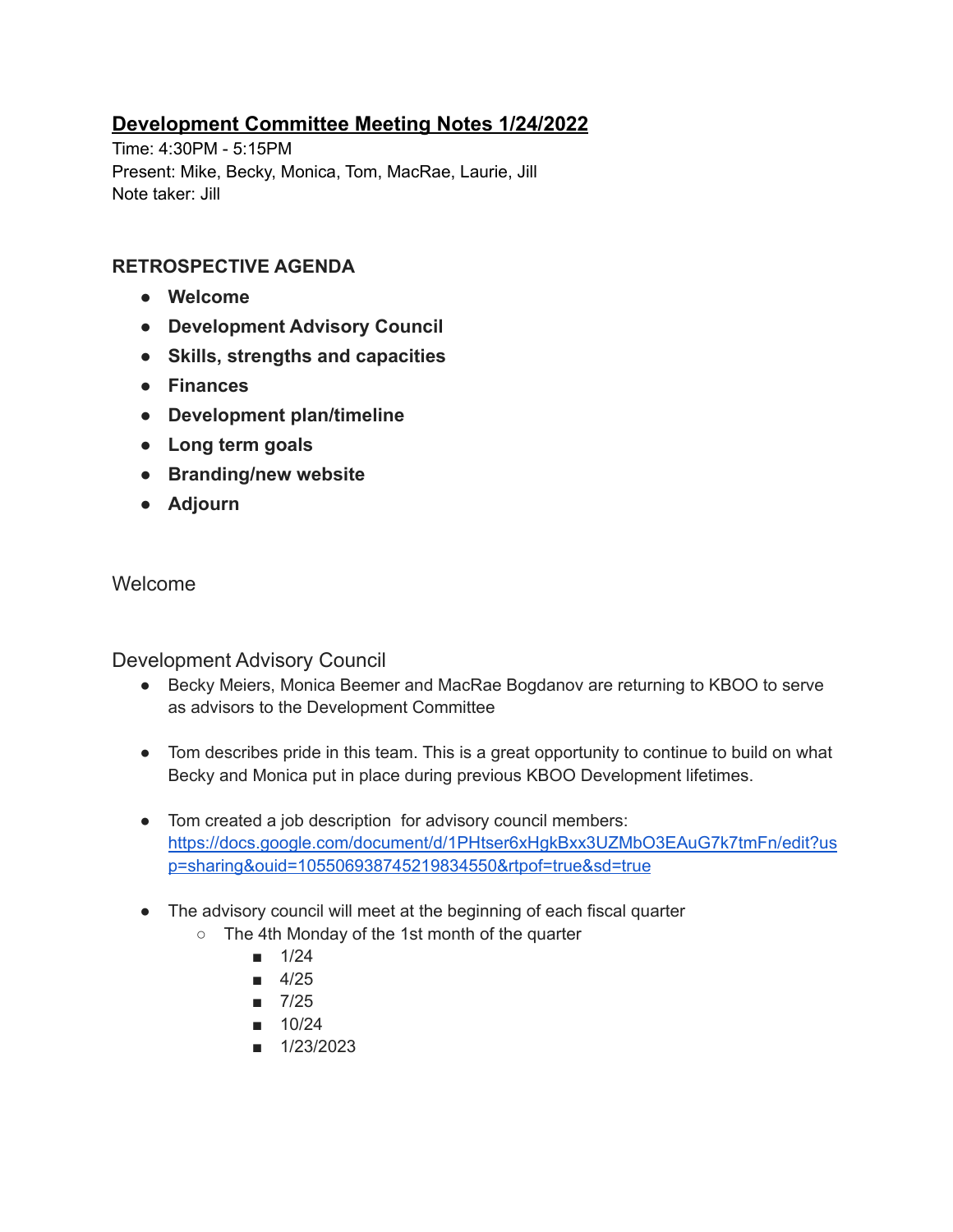#### Skills, strengths and capacities

- Becky can offer assistance with
	- appeals,
	- case statements for grants
	- CPB
	- local surface report
	- advise on what worked in the past and where there were challenges
	- program design for Youth Collective
	- Language for grants for Youth Collective
- Monica can offer assistance with
	- Donor contact
		- Call members for donations
		- Reach out to major donors for matches
	- New website
		- Assess for fundraising
			- Number of click-throughs, paths, other ways to give, etc.
- MacRae
	- End of year reporting
		- Will meet with Tom and Mike offline to assist in completing reports
			- MacRae knows people who may be able to help KBOO in the Finance Department.

#### **Finances**

- No SAS, AFR reports
	- The Finance Coordinator and Finance Assistant staff positions are both open
- Fundraising
	- End of year campaign
		- $Goal = $67,000$
		- $\blacksquare$  Actual = \$150,000+
			- There are still checks to process but no finance coordinator/assistant
- Coming up:
	- Station activities report by 2/15 or file for extension
	- AFR by 4/15 or file for an extension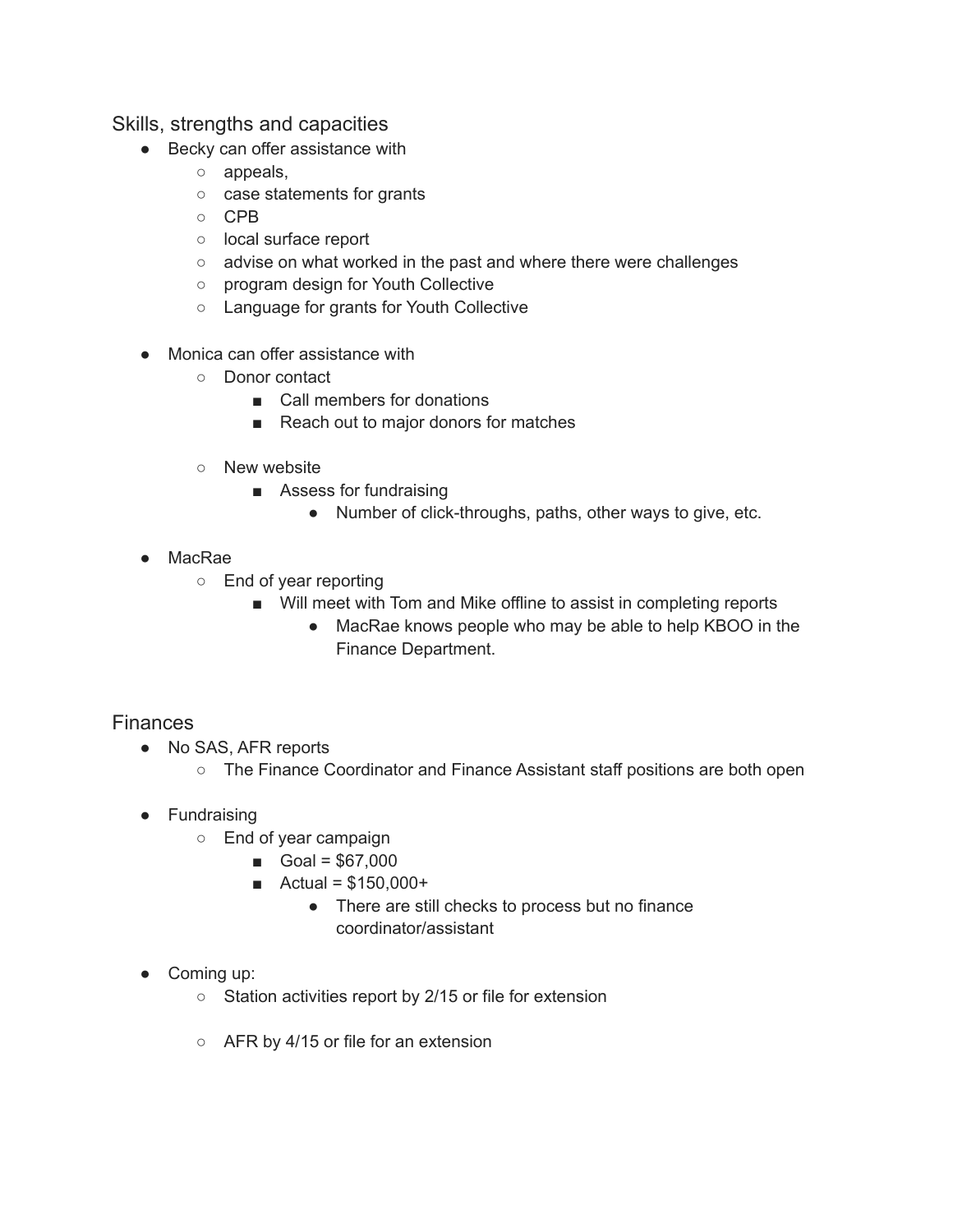- Audit
	- MacRae and Tom will touch base about accounting firm that has been used in the past
- Tom noted that KBOO is fiscally responsible and is a good place financially
	- Create a culture of positivity rather than of panic

Development plan/timeline

- Mike shared the development plan for the year with the notes:
	- The Station Managers/Development Director positions were vacant when the plan was developed
		- As a result, the plan is conservative
		- Now that Tom has filled the Development Director position, KBOO may revisit this plan
- https://docs.google.com/document/d/1LyMOnLh23p\_nMElw7E7XKUf\_MqnGkARfbhAdF vKbmE4/edit?usp=sharing

Long term goals

- Tom suggested continuing with the current strategic plan (2017 2020) as it is not complete
	- Suggestion that the Board and Staff work together for long-term planning
		- Also for team-building
- Youth Collective
	- Involve youth in actions and messaging for current and future strategic plans
	- What technology is needed to involve youth in a COVID environment
	- MacRae will share how her organization has used COVID funds for their youth program
	- Tom question:
		- Is the Youth Collective a program that KBOO offers to school students OR
		- Is the Youth Collective a program the KBOO advocates in schools to students?

Branding/website